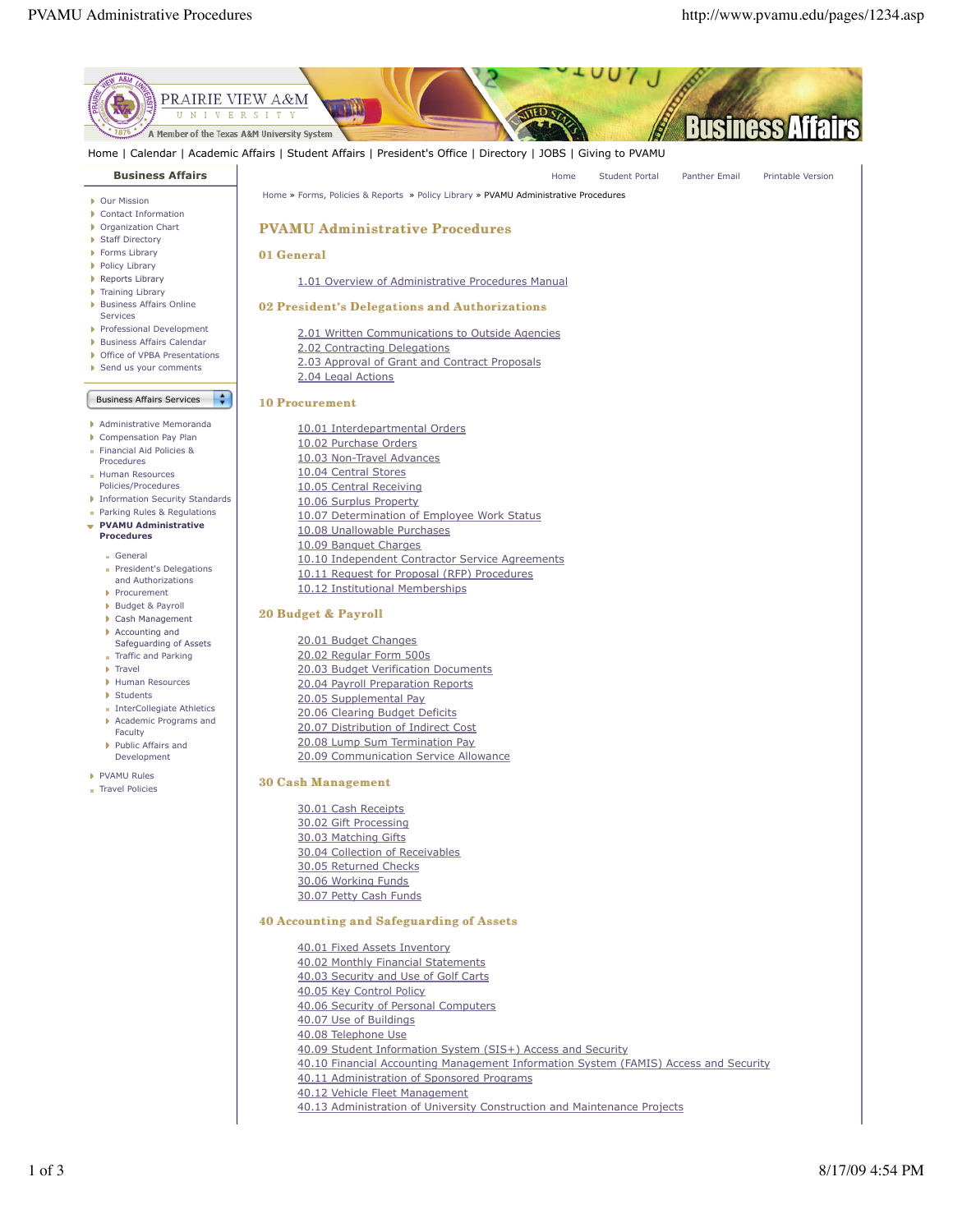40.14 Use of Licensed Commercial Software 40.15 Password Policy

### **45 Traffic and Parking**

45.01 Traffic and Parking Regulations

#### 50 Travel

50.01 Travel Approvals and Reimbursements 50.02 Travel Advances 50.03 Travel Regulations and Training 50.04 Travel Contracts 50.05 Central Billing Account 50.06 Student Travel Procedures 50.07 Local Funds Travel Allowance Guide 50.08 Corporate Credit Card

#### **60 Human Resources**

60.01 Employment Procedures 60.02 Employee Clearance from the University 60.03 Employee Transfer 60.04 Employee Promotion 60.05 Employment of Foreign Nationals 60.06 Acceptance of Personal Gifts by Employee 60.07 Smoking 60.08 Establishing, Changing & Updating Budgeted Positions 60.09 Employee Registering as Students 60.10 Classified Pay Plan 60.11 Position Titles and Title Codes 60.12 Staff Development Program 60.13 Emergency Leaves of Absence with Pay 60.14 Annual and Sick Leave 60.15 Contract Workforce 60.16 Employment in Security Sensitive Positions

## **70 Students**

- 70.01 Installment Carrying Fee 70.02 Installment Late Fee 70.04 Release of Fiscal Holds 70.05 Dropping Students for Nonpayment 70.06 GSL Delayed Disbursement 70.07 Administrative Pending 70.08 Student Accident Insurance 70.10 Scholarships, Fellowships, Assistantships and Stipends 70.11 Student Employment 70.12 Book Vouchers 70.13 Criteria for State Funded Scholarships 70.14 Tuition Rebates for Certain Undergraduates 70.15 International Education Financial Aid Fund 70.16 Administration of Student Organization Funds 70.17 Student Grievance Procedures - Discrimination
- 70.18 Lab and Equipment Access Fees

## **75 InterCollegiate Athletics**

75.01 Athletics - Affiliated Fund Raising Organizaitons

# **80 Academic Programs and Faculty**

80.01 Text Book Adoptions

- 80.02 Faculty Workload and Reporting Requirements
- 80.03 Granting Honorary Degrees
- 80.04 International Study Abroad Program
- 80.05 International Work Abroad Program
- 80.06 Distance Learning
- 80.06 Attachment DL1 Planning, Development, Approval and Review of Distance Learning Education Programs 80.06 Attachment DL2 Faculty Orientation/Training for Distance Learning

80.06 Attachment DL3 Planning, Development, Approval of Distance Education Courses

80.06 Attachment DL4 Evaluation of Other Organization's Instructional Materials for Distance Education Courses

80.06 Attachment DL5 Evaluation of the Credentials of Other Institution's Faculty for Distance Education Courses

80.06 Attachment DL6 Evaluation of Distance Learning Faculty